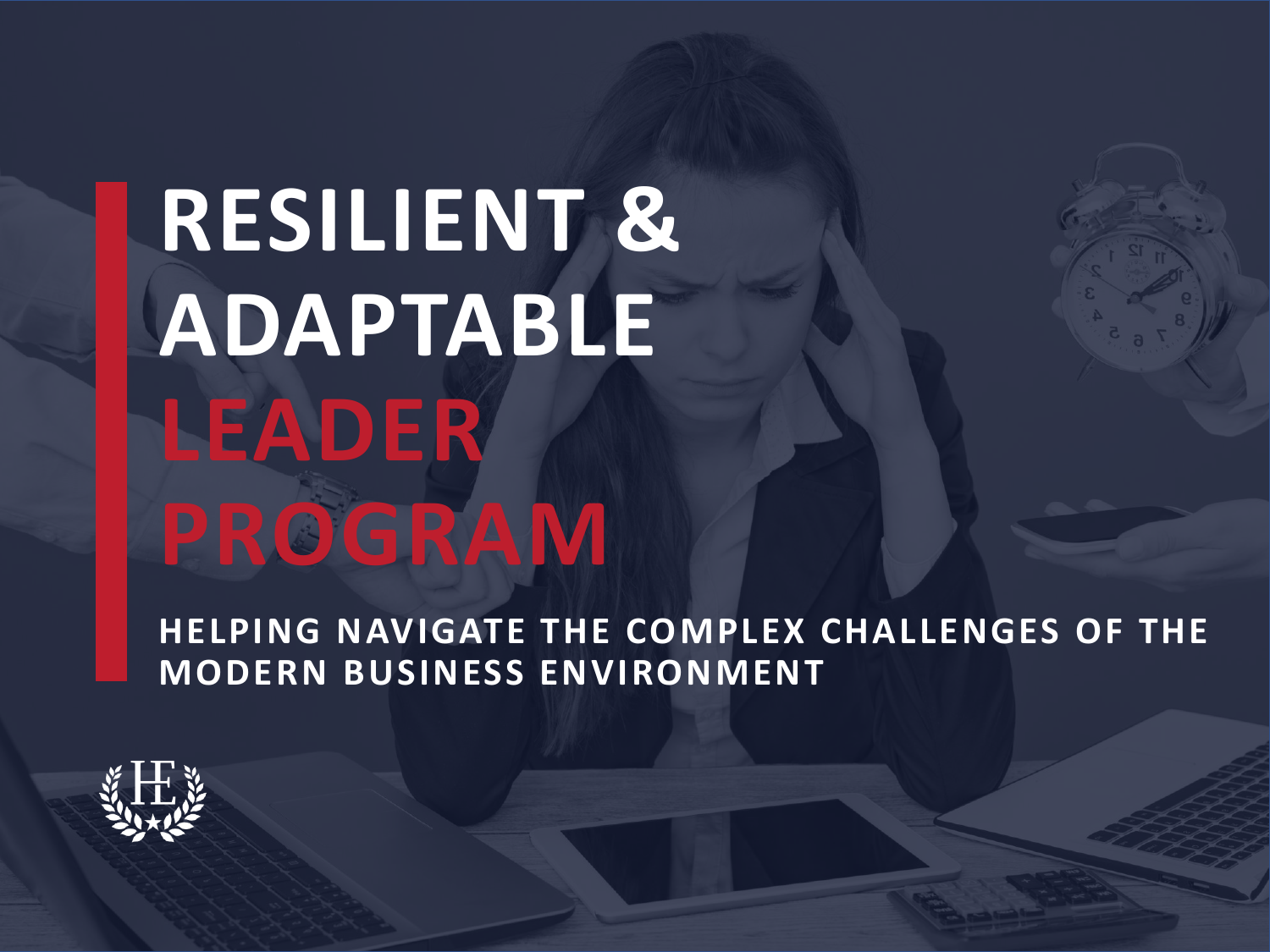# **COMMON CHALLENGES**

### **THE MODERN WORKPLACE HAS BECOME FASTER, MORE FLUID AND MORE COMPLEX**

**The average worker switches**<br>
tasks every 3 to 5 seconds.<br>
-Gonzalez and Mark, 2004

**I N D I V I D UA L ORGANIZATIONAL Competing demands Culture of High Performance Frequent distractions Leading through change Information overload Technological changes Lower Productivity Virtual workforce Adapting to change Pressure to innovate** ⑪ **Leadership changes Succession planning Anxiety and Stress Leader development**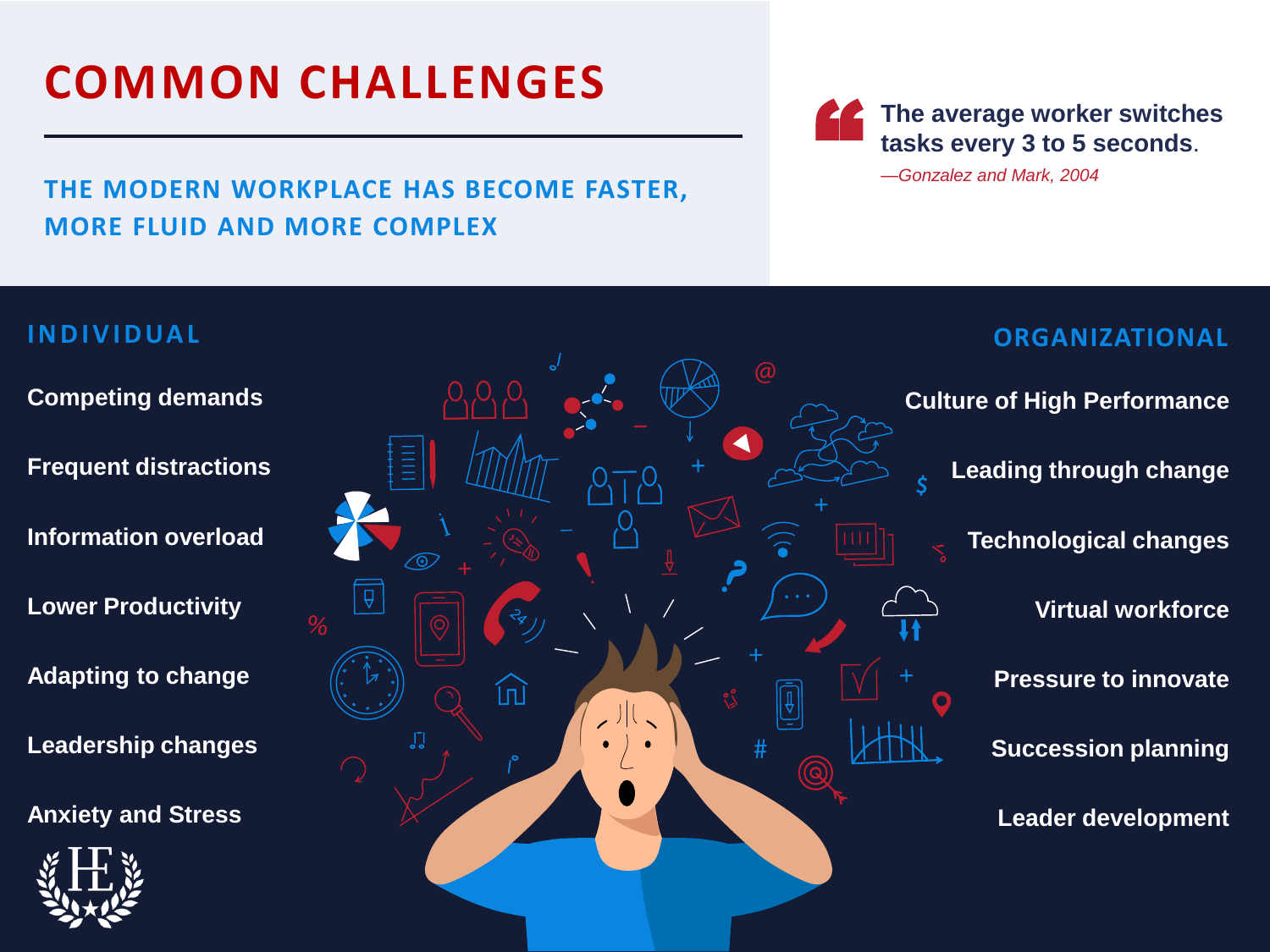

**Leadership, especially resilient leadership, can and will make or break organizations undergoing challenges.** "<br>"

*—Director, Merck Global Procurement*

# **OUR PHILOSOPHY…**

**We believe high performing leaders drive organizational excellence**

# **INFORMS OUR APPROACH TO…**

### **TRAINING**

Rooted in sports/performance psychology, we train the mental and emotional skills that form the foundation of high performance.

### **ACHIEVING HIGH PERFORMANCE**

High performance is a mindset that goes beyond technical skills.

### **LEADER DEVELOPMENT**

We treat leadership like a performance with skills that can be trained and coached to sustain behaviors over time.

### **SUCCESS IN MODERN WORKPLACE**

Success in the modern workplace requires leaders with a resilient and adaptable mindset.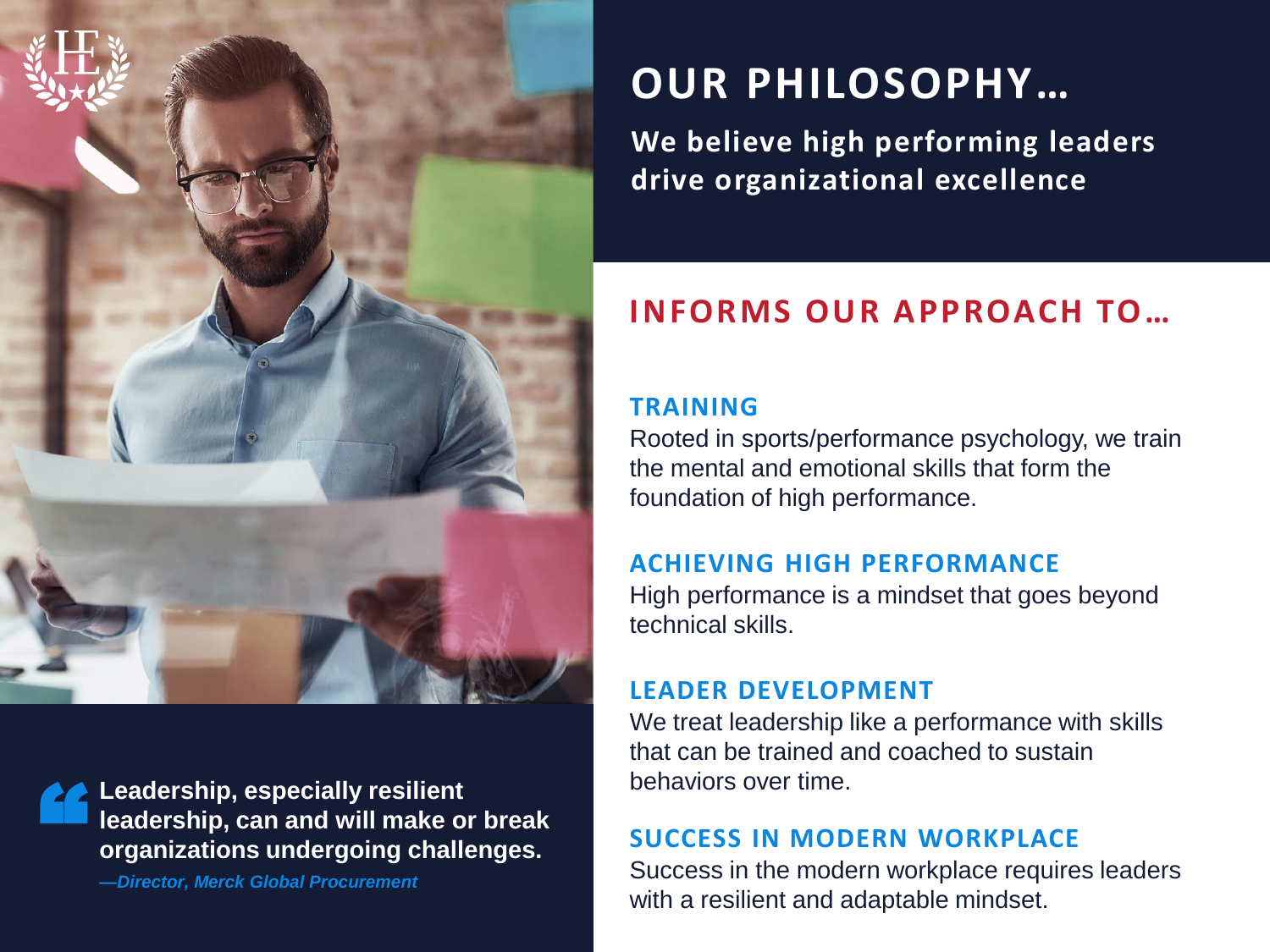# **PERFORMANCE TRAINING FOR PROFESSIONALS**

**ROOTED IN SPORTS PSYCHOLOGY** **THE PERFORMANCE SKILLS USED ON PLAYING FIELDS ARE THE SAME USED IN OTHER PROFESSIONAL SETTINGS TO ACHIEVE HIGH PERFORMANCE**



In medical sales, like sports, the mental game is essential. ... We overcame so much doubt, rejection and negativity to build trust, lasting relationships, manage change, and improve our overall culture, and " finished with our best year ever. *—General Manager, Stryker*

HIGHERECHELON<sup>\*\*</sup>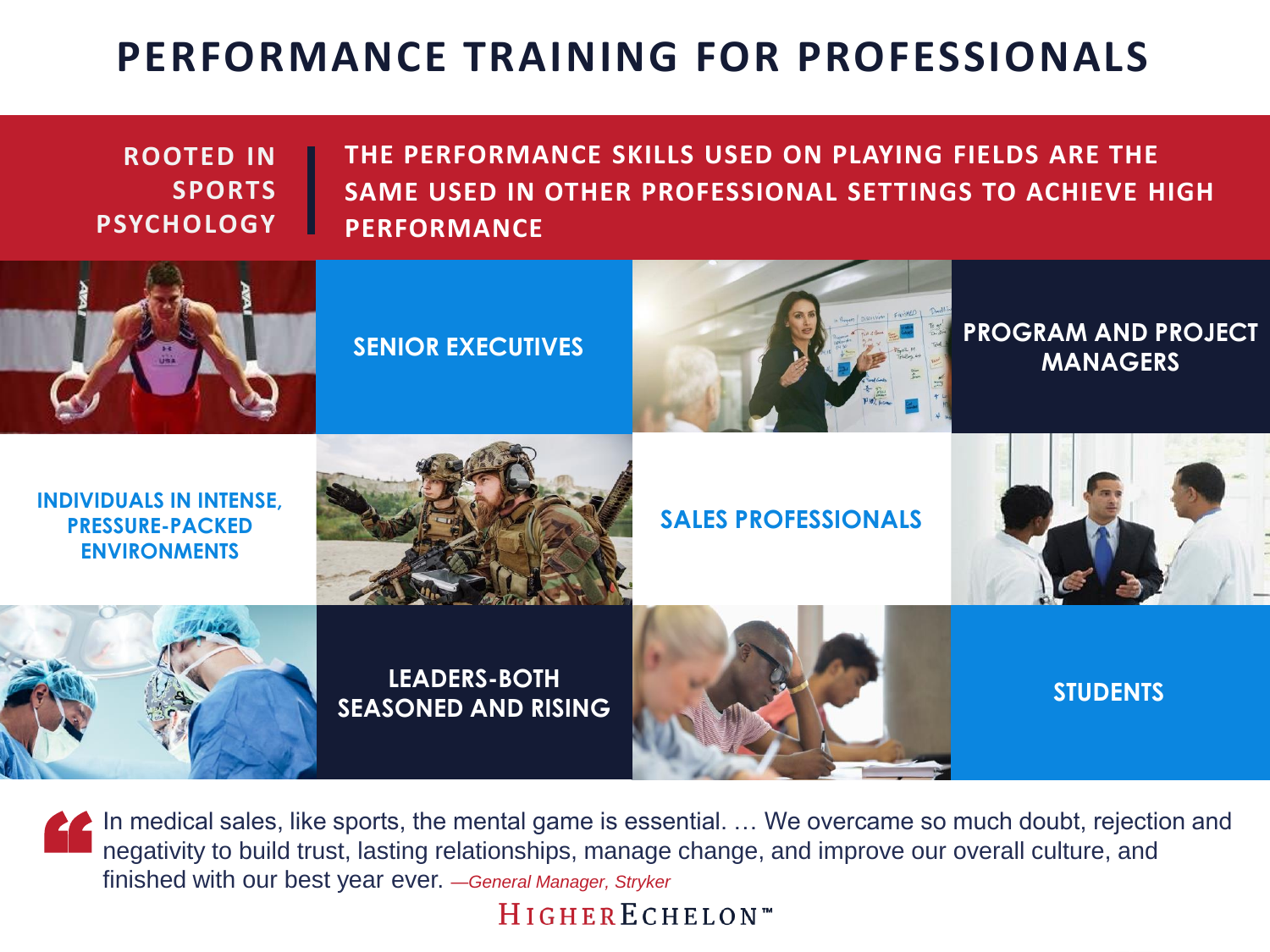# **RESILIENT & ADAPTABLE LEADER PROGRAM**

### **TRAINS THE MENTAL AND EMOTIONAL SKILLS THAT OPTIMIZE HIGH PERFORMANCE AND ENHANCE INDIVIDUAL AND ORGANIZATIONAL EXCELLENCE**



#### **Mental & Emotional Skills**

Adaptive Thinking Growth Mindset Emotional Intelligence Emotional Agility Resilience Grit Optimism Psychological Hardiness Stress & Energy Management Attention Control Mindfulness Goal Setting



#### **[RESILIENT AND ADAPATABLE LEADER VIDEO](https://www.youtube.com/watch?v=6YKaJYaJ9_I)**



Transformational Leadership Power of Presence Purpose Driven Performance Effective Feedback Psychological Hardiness & Resilience Communication & Trust Calm Through Chaos Emotional Intelligence Advanced Goal Setting Change Management Relationship-Based Leadership High Performance Culture

**RAL Modules**

#### **TYPICAL CLIENT ENGAGEMENT**







*Coaching Purpose is to personalize the skills*



#### *Mastermind Group Meetings*

*Purpose is to reinforce application amongst industry peers*

# HIGHERECHELON™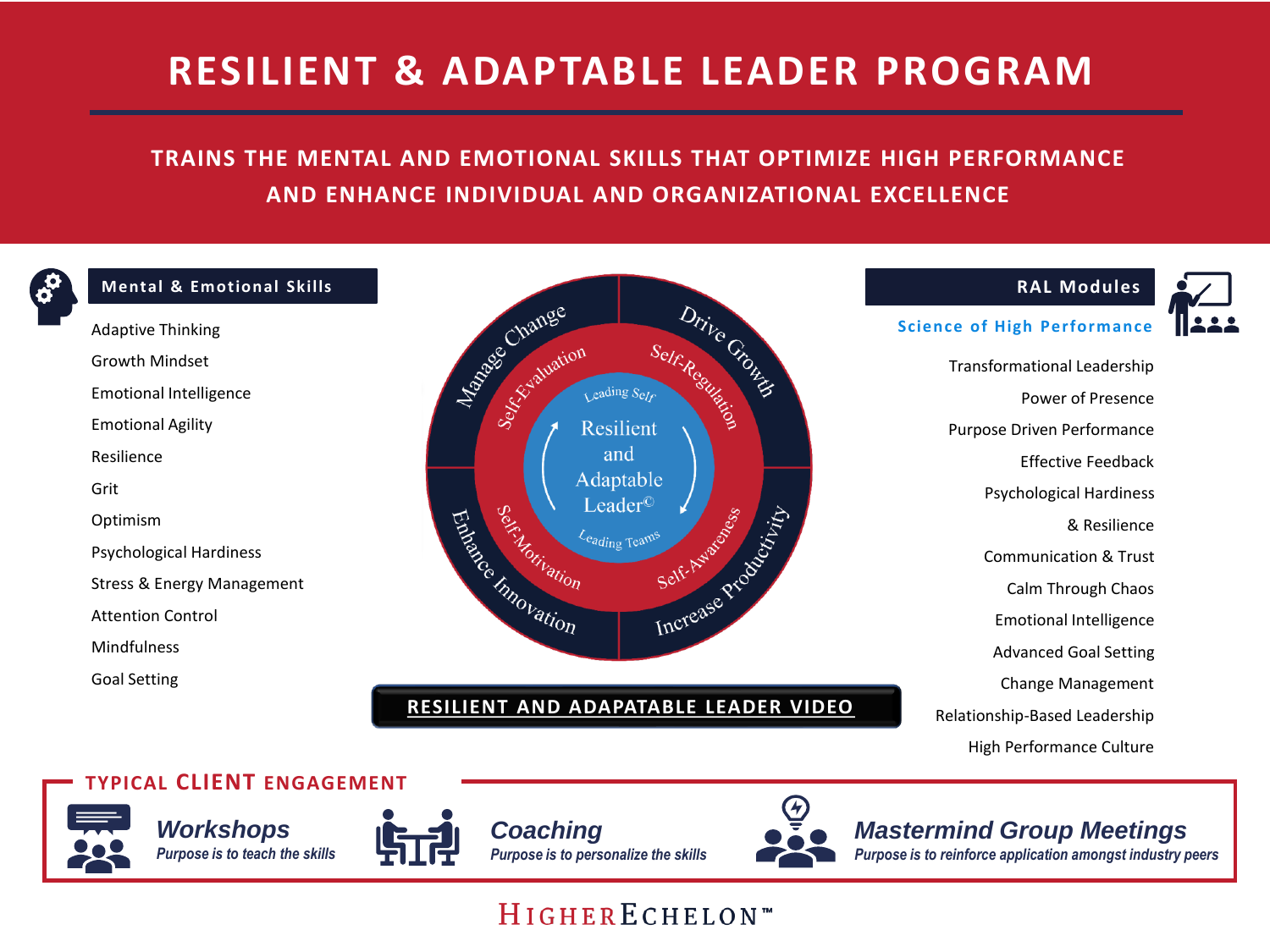# **OUR TRAINING HAS A LASTING IMPACT**

**OUR APPROACH ENSURES THE TRAINING STICKS**



*Mastermind group meetings Reinforce application among industry peers*



The most valuable part of the HigherEchelon program was the action steps each person committed to at the conclusion of the training, something tangible to immediately put into practice. " *—Regional Business Director, Novo-Nordisk*

# HIGHERECHELON™